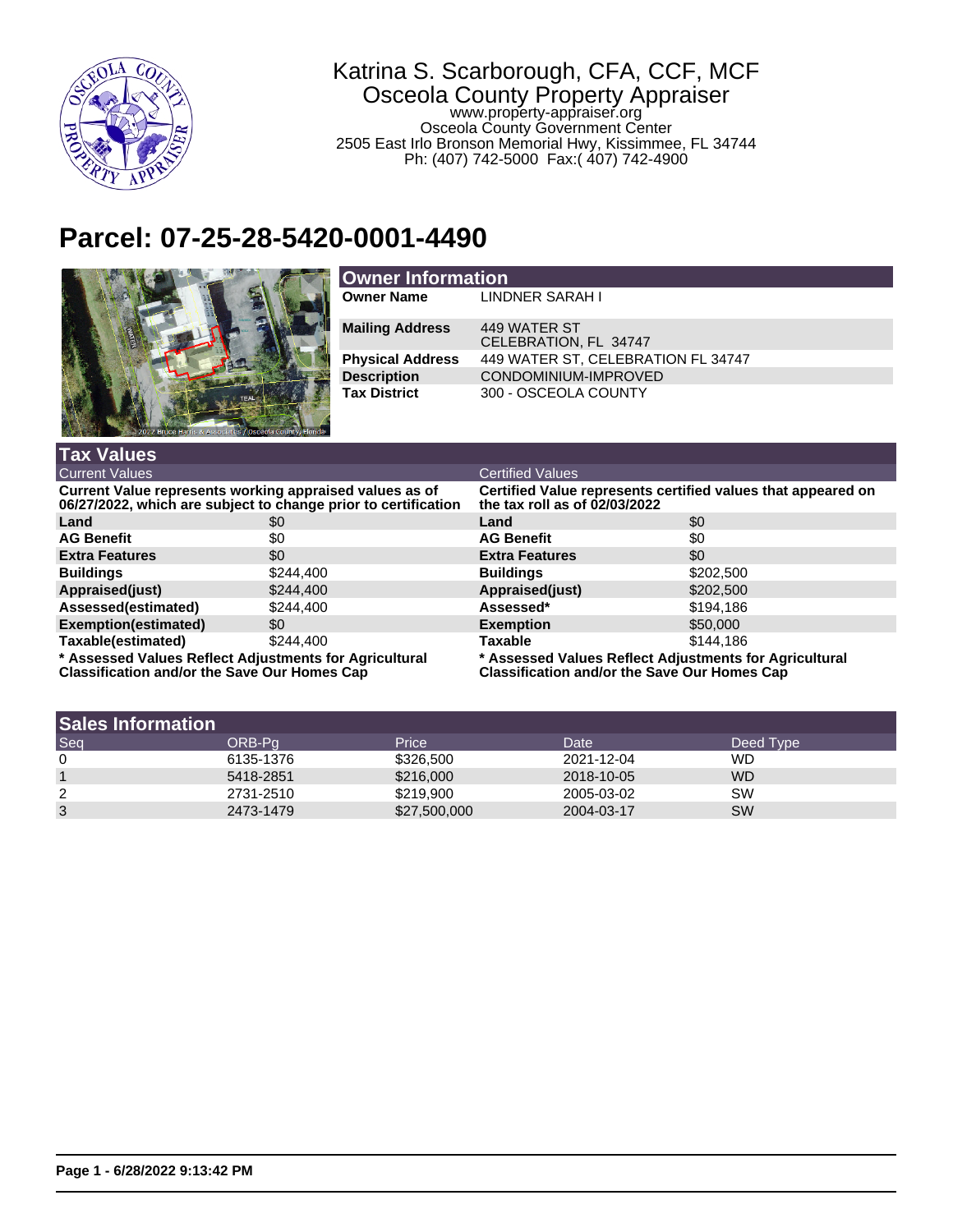| Land Information - Total Acreage: 0.01 |       |       |           |              |
|----------------------------------------|-------|-------|-----------|--------------|
| <b>Land Description</b>                | Units | Depth | Land Type | Land Value \ |
| CONDO UNIT IMPROVED                    | 1.00  | 0.00  | UT        |              |

| <b>Building Information</b>             |               |                      |                                    |
|-----------------------------------------|---------------|----------------------|------------------------------------|
| <b>Building 1</b><br><b>Description</b> | CONDO - VILLA | <b>Bedrooms</b>      | $\mathfrak{p}$                     |
| <b>Year Built</b>                       | 1998          | <b>Bathrooms</b>     | 2                                  |
| Value                                   | \$244,400     | <b>Fixtures</b>      |                                    |
| <b>Actual Area</b>                      | 1252          | <b>Roof Cover</b>    | 4 COMPOSITE SHINGLE                |
| <b>Heated Area</b>                      | 1234          | <b>Exterior Wall</b> | $(1.00)$ 6 SIDING ABOVE<br>AVERAGE |
| Building 1 subarea                      |               |                      |                                    |
| <b>Description</b>                      | Code          | <b>Year Built</b>    | <b>Total Sketched Area</b>         |
| <b>BASE AREA</b>                        | <b>BAS</b>    | 1998                 | 1234                               |
| UTILITY FINISHED                        | UTF           | 1998                 | 18                                 |

**Legal Description**

**Legal Description** WATER STREET CONDO PHASE 1 CB 4 PG 5-16 UNIT 449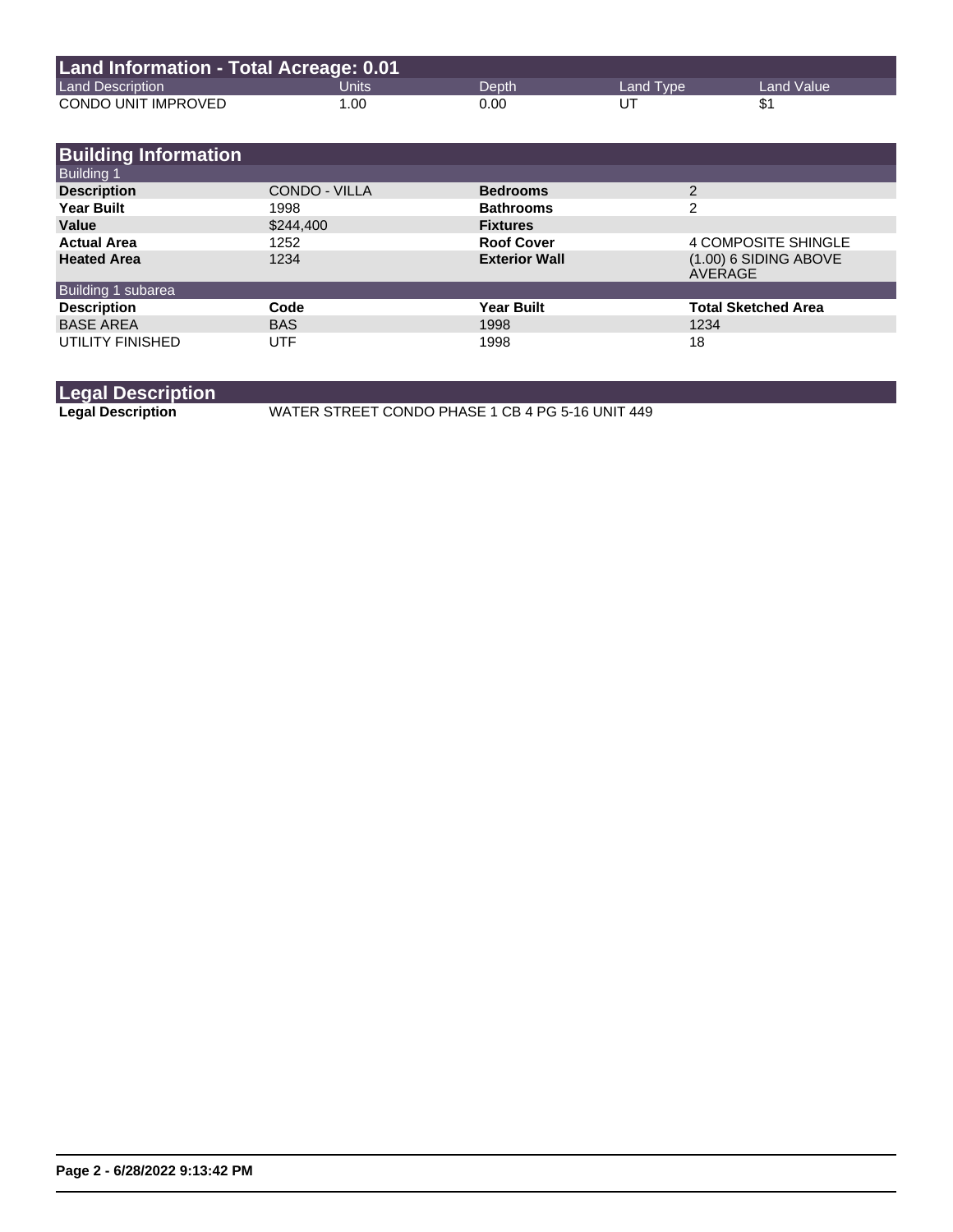## Image Not Available